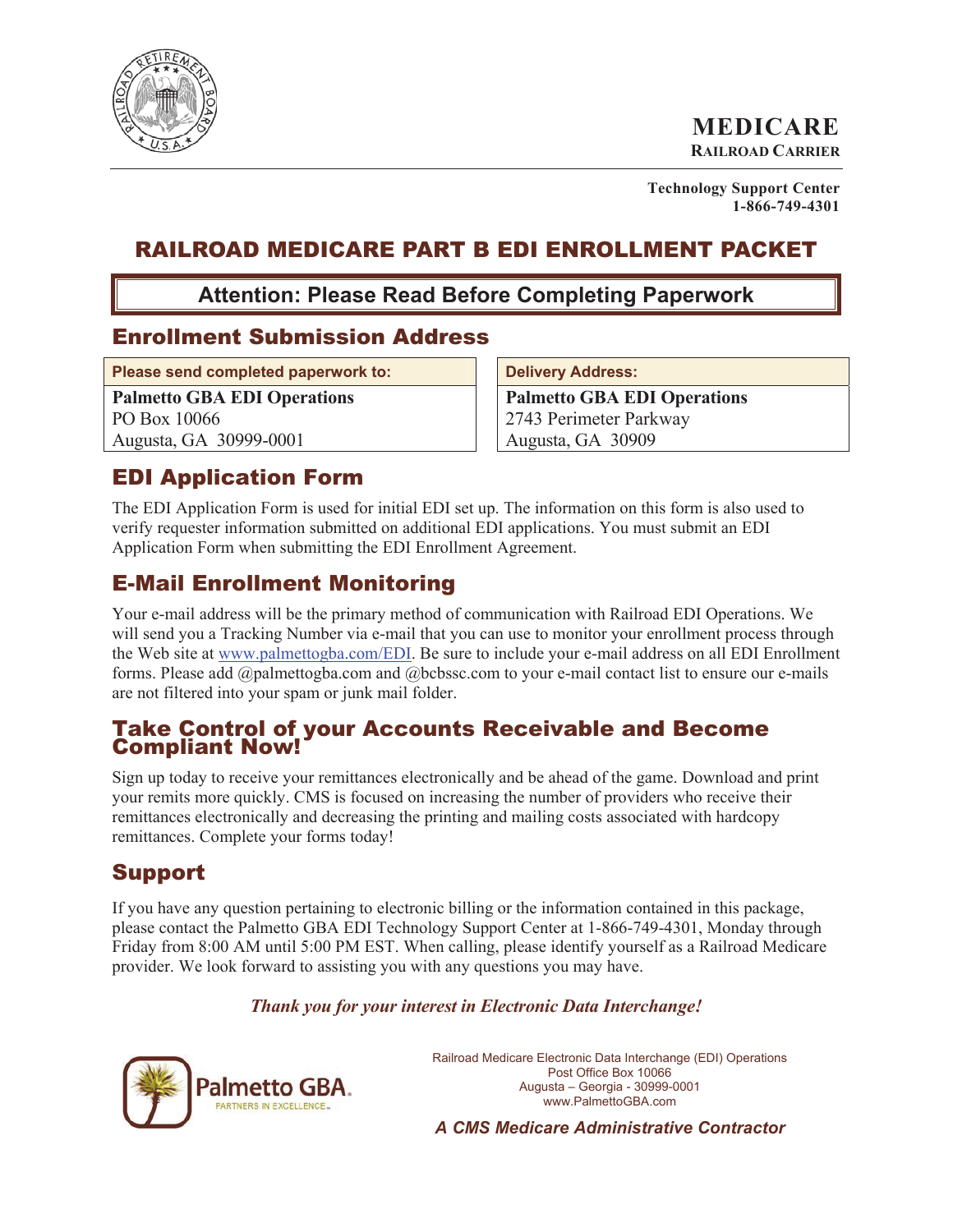# USING ELECTRONIC DATA INTERCHANGE SERVICES

Palmetto GBA has prepared this packet for Railroad Medicare Part B submitters of electronic claims. It contains forms and explanations for each of the services offered by our Electronic Data Interchange (EDI) department. For further information regarding any of this material, please call the Palmetto GBA EDI Technology Support Center at 1-866-749-4301.

If you are a provider waiting for a Railroad Medicare Provider Number, please wait before submitting any EDI forms! You must be assigned your Railroad Medicare Provider Number before completing any of the paperwork below. Call the Railroad Medicare Part B Provider Enrollment Department at 1-866-899-5227 or visit the Provider Enrollment section of our Web site for more information.

The Administrative Simplification Compliance Act (ASCA) prohibits Medicare coverage of claims submitted to Medicare on paper, except in limited situations. All initial claims for reimbursement from Medicare must be submitted electronically, with limited exceptions.

For more information on Palmetto GBA EDI options, please visit the Palmetto GBA Web site at www.palmettogba.com/medicare or e-mail us at RRB.EDI@palmettogba.com. The CMS EDI Web site (cms.hhs.gov/providers/edi) also includes detailed information on EDI and the Administrative Simplification provision.

You can check the status of Palmetto GBA's EDI Systems by visiting the Palmetto GBA Web site. Under Electronic Data Interchange (EDI), choose "EDI System Status." A pop-up window will display the current status of several systems, including GPNet, the EDI front-end. The pop-up window will automatically refresh every 60 seconds so you can keep it up during the day. We will update the EDI System Status window with information on any system-related issue. When a problem occurs, such as a delay with posting remittance files, a detailed informational message will appear below the system affected. This message will be updated until the problem has been corrected. Please visit this area on the Palmetto GBA Web site prior to calling the Palmetto GBA Technology Support Center with system status questions.

**Please register on the Palmetto GBA Web site (www.palmettogba.com/medicare) to receive EDI news electronically.** By selecting "E-mail Updates" (which displays at the top of all pages) and completing a user profile, you will be notified via e-mail when new or important EDI information is added to our Web site. If you have already registered, please ensure your profile has been updated for all applicable EDI categories, including the EDI topic located under the Railroad Medicare category. Users of Palmetto GBA-provided PC-ACE Pro32 or Medicare Remittance Easy Print (MREP) software should select the Palmetto GBA Software Users topic located under the General category. This category also includes a special topic created for Vendors, Clearinghouses and Billing Services.

This packet contains the following forms, in this order, along with instructions on how to complete each form. Below is a brief overview of each form. Please allow a processing time of approximately 20 business days. Remember – Palmetto GBA cannot process incomplete applications or agreements! Please fill in all appropriate blanks.

- 1. Railroad Medicare EDI Application Form
- 2. EDI Enrollment Agreement
- 3. Provider Authorization Form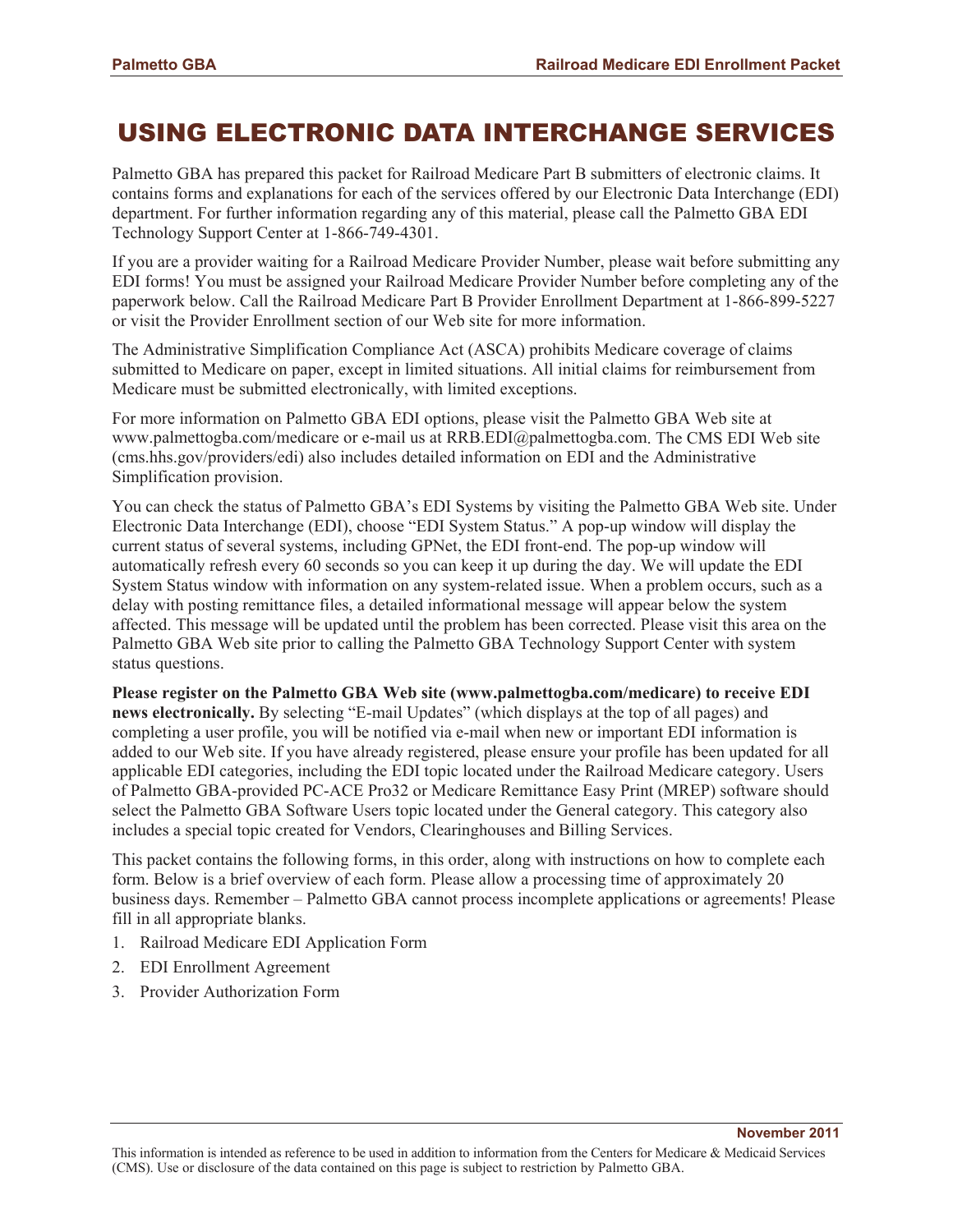### **1. Railroad Medicare EDI Application Form**

**PLEASE NOTE:** The EDI Application Form is used for initial EDI set up. The information on this form is also used to verify requester information submitted on additional EDI applications. **Please retain a copy of the Railroad Medicare Part B EDI Application Form for your records.** You must submit a completed EDI Application Form when submitting the EDI Enrollment Agreement.

A Submitter ID number is a unique identifier for electronic submitters. You must request a Submitter ID if you will be submitting claims directly to Palmetto GBA. However, if you are a provider and will be using a billing service or clearinghouse to submit your claims, do not complete this form. Billing services, not their customers, need electronic submitter numbers.

Providers are not permitted to share their personal EDI access number (Submitter ID) or password with:

- Any billing agent, clearinghouse/network service vendor
- Anyone on their own staff who does not need to see the data for completion of a valid electronic claim, to process a remittance advice for a claim, to verify beneficiary eligibility or to determine the status of a claim
- Any non-staff individual or entity

The EDI Submitter ID and password act as an electronic signature; therefore, the provider would be liable if any entity performed an illegal action while using that EDI Submitter ID and password. Likewise, a provider's EDI Submitter ID and password is not transferable, meaning that it may not be given to a new owner of the provider's operation. New owners must obtain their own EDI Submitter ID and password.

GPNet is the HIPAA-compliant EDI gateway used by Palmetto GBA. The GPNet communication platform supports asynchronous telecommunications up to 56K bps. It will support numerous asynchronous telecommunication protocols, including Kermit, Xmodem (Check Sum), Ymodem (Batch) and Zmodem. Most "off-the-shelf" communication software will support one or all of these protocols. You may select any of the protocols indicated; however, **Zmodem is recommended** based on its speed and reliability. The asynchronous user's modem should be compatible with 56K, V.34 - 28.8 bps or V.42 - 14.4 bps.

In addition, we encourage the use of PKZIP compatible compression software. GPNet is defaulted to send uncompressed files; therefore, if you wish to receive all of your files in a compressed format, select the appropriate option on the form.

**Note:** In addition to modem file transfers, GPNet also supports file transfers via dial-up File Transfer Protocol (FTP) and CONNECT:Direct (also known as Network Data Mover or NDM).

The GPNet platform is available 24 hours a day, seven days a week. The real time editing system is down from 11:30 p.m. to 5:00 a.m. EST. If the editing system is not available, you may still upload a file to GPNet. As soon as the editing system resumes processing, files in GPNet will be edited. The response files will be built and loaded into your mailbox for retrieval at your convenience within 24 hours.

The *GPNet Communications Manual* includes information about connecting to Palmetto GBA's EDI Gateway. The *GPNet Communications Manual* is available for download from the www.palmettogba.com/medicare Web site under EDI Software & Manuals.

The following asynchronous communication packages are currently successfully transmitting to GPNet:

- ProComm Plus; Release  $2.03$  (DOS)
- ProComm Plus; Release 2.11 (Windows)
- Crosstalk; Release 2.2 (Windows)
- QuickLink2; Release  $1.4.3$  (Windows)
- PC Anywhere; Release 2.0 (Windows)
- Term; Release  $6.1, 6.2,$  and  $6.3$
- Mlink; Release 6.07
- HyperTerminal; Windows '95 and better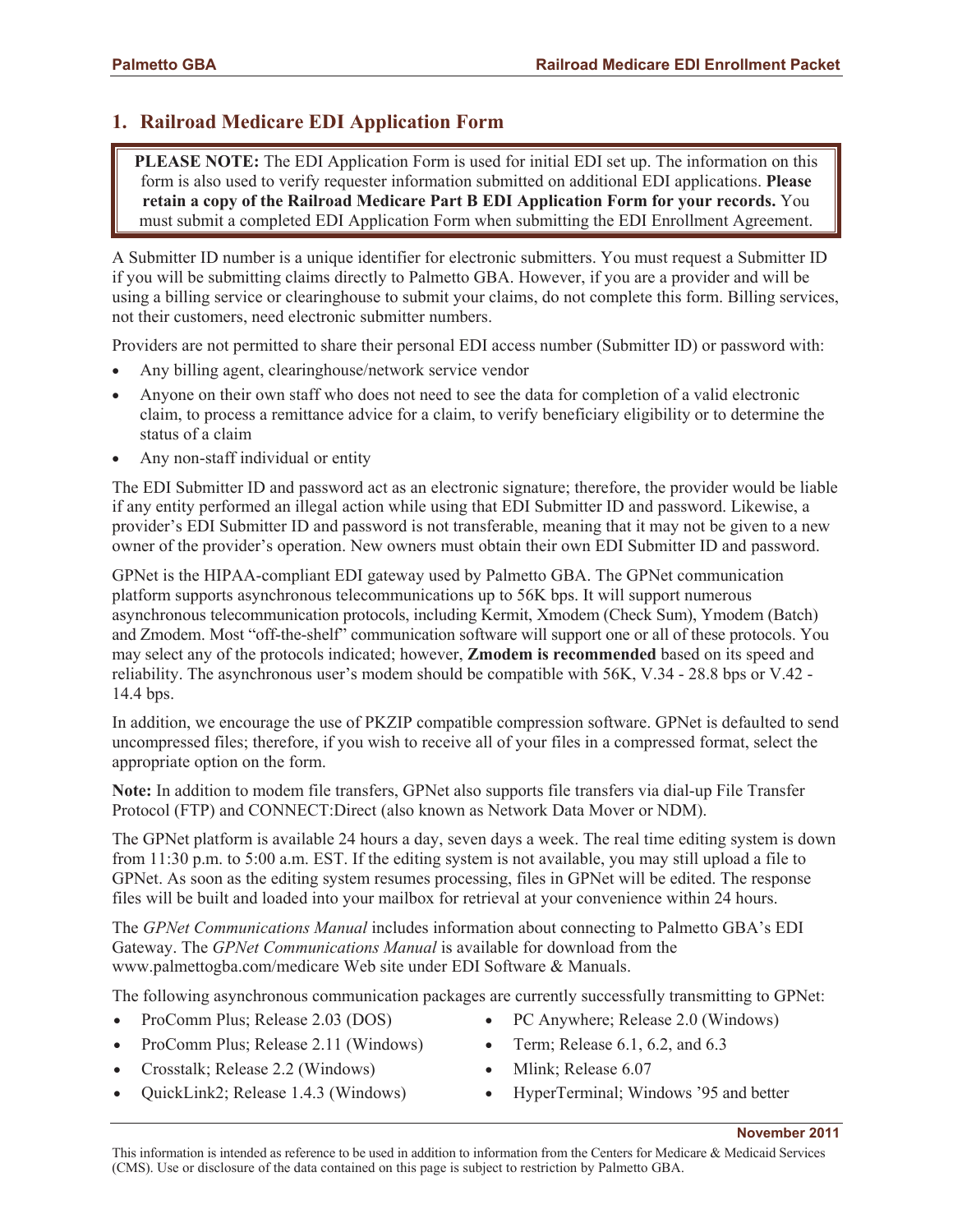**November 2011** 

• PC Anywhere; Release 5.0 (DOS)

The settings you should verify are:

- Terminal Emulation VT100
- Parity NONE

# **2. EDI Enrollment Agreement**

*Every provider* who submits electronic claims to Palmetto GBA, whether directly or through a billing service/clearinghouse must complete this agreement. Please indicate your Railroad Medicare provider or group number and your National Provider Identifier [NPI] so the contract may be logged correctly. Billing services should not complete the EDI Enrollment Agreement unless they are a Railroad Medicare Part B provider as well as a billing agency. Only one agreement per group is required.

Data Bits  $-8$ Stop Bits - 1

Palmetto GBA EDI cannot process any of the enclosed forms for a provider without a completed EDI Enrollment Agreement on file.

Providers who have contracted with a third party (clearinghouse/network service vendor or a billing agent) are required to have an agreement signed by that third party in which the third party has agreed to meet the same Medicare security and privacy requirements that apply to the provider in regard to the viewing or use of Medicare Beneficiary data. These agreements are not to be submitted to Medicare, but are to be retained by the provider.

Providers are obligated to notify Medicare by hardcopy of:

- Any changes in their billing agent or clearinghouse
- The effective date of which the provider will discontinue using a specific billing agent or clearinghouse
- If the provider wants to begin to use additional types of EDI transactions
- Other changes that might impact their use of EDI

Providers are not required to notify Medicare if their existing clearinghouse begins to use alternate software; the clearinghouse is responsible for notification in this instance.

Note: The binding information in an EDI Enrollment Agreement does not expire if the person who signed the form for a provider is no longer employed by the provider.

#### **3. Provider Authorization Form**

The purpose of the Provider Authorization Form is to authorize a clearinghouse and/or billing service as an electronic submitter and recipient of electronic claims data. It is important that instructions are followed and that all required information is completed. This form is to be completed and signed by the provider. Forms completed and signed by a vendor, billing service or clearinghouse for a provider will not be processed. Incomplete forms will be returned to the applicant, thus delaying processing.

## Software Download Information

**PLEASE NOTE:** Palmetto GBA software can be downloaded from our website free of charge. For additional software information and download instructions, please visit www.PalmettoGBA.com/EDI and select Railroad Medicare. Software information and files are located under Software & Manuals. If you are unable to download the software from our web site, please call our Technology Support Center @ 866-749-4301 for assistance.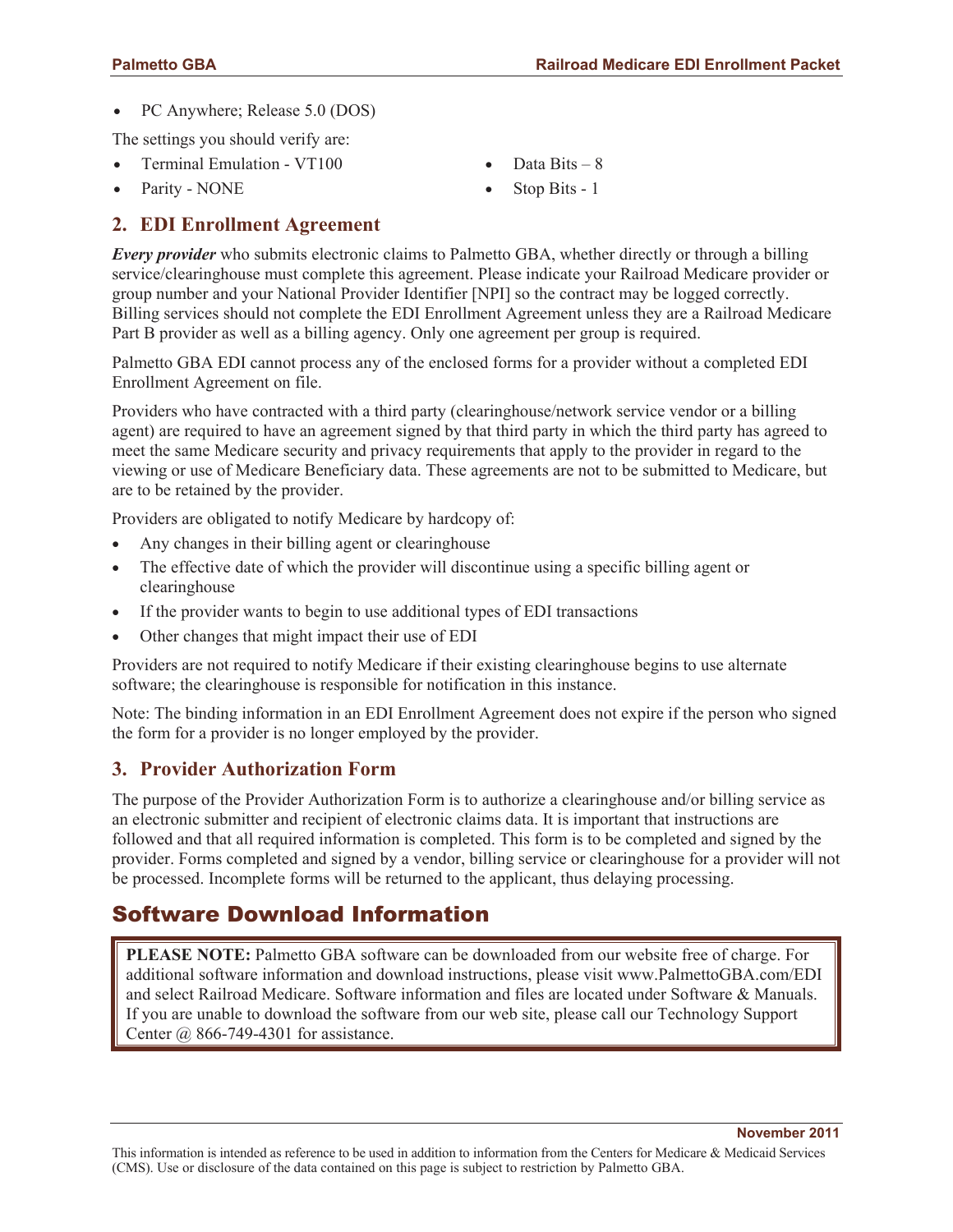#### PC-ACE Pro32 Claims Entry Software

Palmetto GBA offers PC-ACE Pro32, a claims-entry software that allows providers to enter their claims. Pro32 does *not* integrate into office systems such as accounts receivable, inventory or billing.

This software is **not** supported when installed on a network. The software should only be installed on a stand-alone PC.

Minimum system requirements for Pro32 include:

- Pentium 133 MHz processor (Pentium II-350 for larger claim volume)
- x 64 MB system memory (128 MB recommended)
- CD-ROM drive
- x SVGA monitor resolution (800 x 600)
- x Windows 2000 or better operating system
- Adobe Acrobat Reader Version 4.0 or later (for overlaid claim printing) This free software can be downloaded from the Adobe Web site (www.adobe.com)

#### Medicare Remittance Easy Print (MREP) Software

The Centers for Medicare & Medicaid Services (CMS) has made available the Medicare Remittance Easy Print (MREP) software to enable Medicare providers to view and print ASC X12 835 Electronic Remittance Advice. Using the HIPAA 835 files, MREP enables providers to view and print ASC X12 835 in the current Standard Paper Remittance (SPR) format Medicare uses. MREP provides the ability to view, search and print the 835 in a format providers are familiar with, as well as view and print special reports.

Providers who use MREP can print reports to reconcile accounts receivable as well as create documents that can be included with claim submission to Coordination of Benefits (COB) payers. MREP is available free to Medicare providers, and it can be installed on a personal computer (PC) or network.

### Electronic Remittance

Electronic Remittances, downloaded from GPNet, duplicate the information contained on paper remittances. The current format for electronic remittances is the ASC X12 835 5010A1. Electronic Remittance can be requested by marking the appropriate box on the Railroad Medicare Part B EDI Application.

## **Testing**

Submitter testing is required to ensure that the flow of data from the submitter to Palmetto GBA works properly. Testing also ensures the data submitted is valid and formatted correctly. New submitters are required to test prior to sending their first production dataset. New submitters are also required to have completed the Palmetto GBA enrollment process prior to testing.

*Begin testing* once you have software and a Submitter ID. You must submit a minimum of 25 claims that are representative of your practice (they do not have to be "real" or current claims) and you must score 95% or better to get certified for "live" claims production. You should submit test claim files using your Railroad Medicare Provider Number. Do not notify Palmetto GBA before you test – just start!

Response reports are available within 24 hours of transmission. Submitters should retrieve their reports, correct any errors, and re-submit the claims until a single file of at least 25 claims is 95% error free. You must contact the Palmetto GBA EDI Technology Support Center at 1-866-749-4301 once you have successfully passed testing.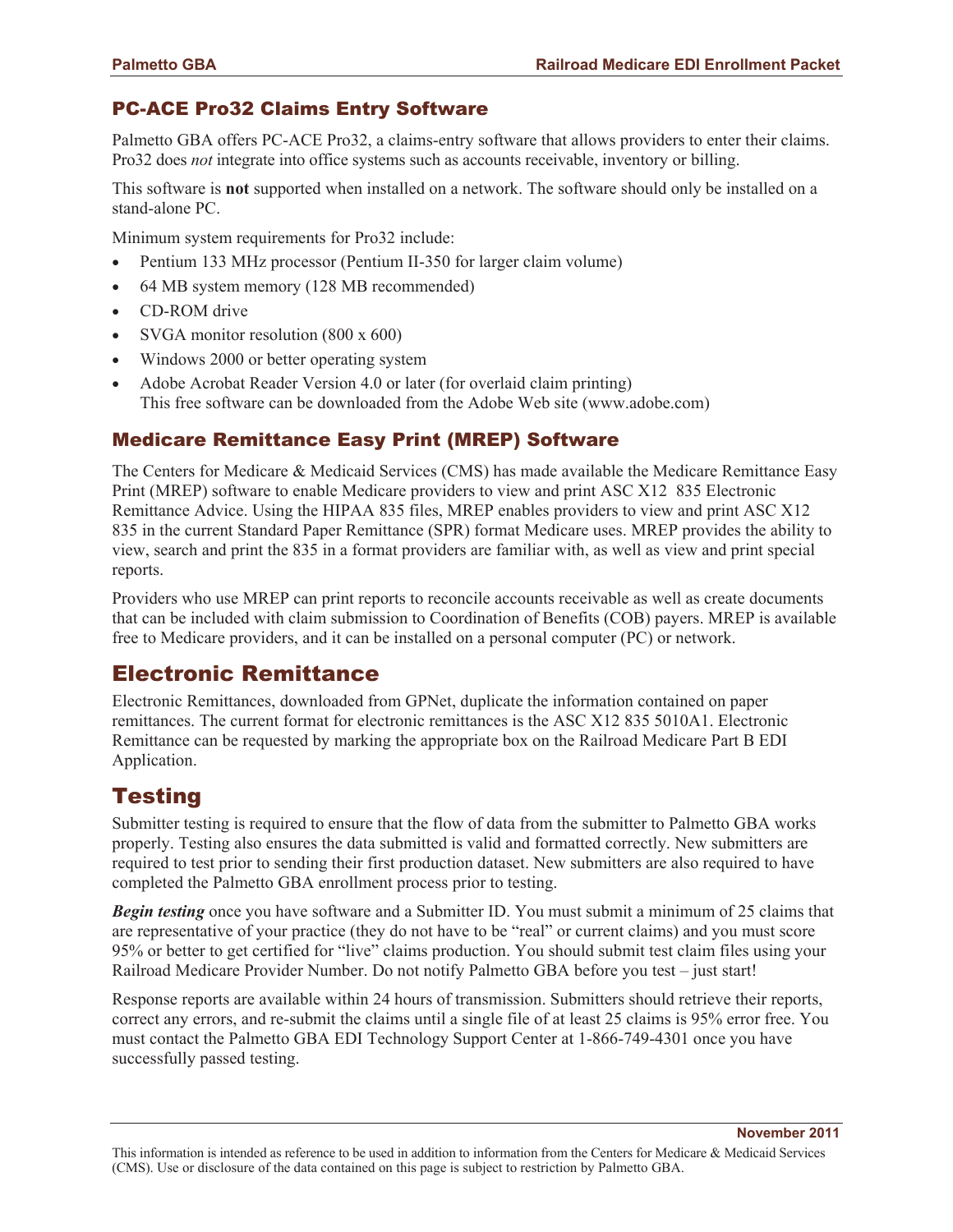## Notice to Billing Services

If you will be submitting claims for more than one provider and you do not have a financial relationship with those providers (other than a billing relationship), you will be classified as a billing service. Each provider must complete an EDI Enrollment Agreement. Palmetto GBA EDI Operations will verify claims submission and provider authorization. Please keep a blank copy of these forms in the event that you secure new clients:

- 1. EDI Enrollment Agreement (required)
- 2. EDI Application Form

## Notice to Clearinghouses and Network Service Vendors

Clearinghouses and Network Service Vendors (NSVs) must use their own EDI Submitter ID /Receiver ID Number and password to submit and receive EDI transactions on behalf of providers. You may not use a number or password that has been assigned to a provider. If you currently use or have knowledge of an EDI Submitter ID or Receiver ID number and password issued to a provider by Palmetto GBA, you must disclose that information to the EDI Operations Department.

Clearinghouses and NSVs can submit or receive EDI Medicare transactions for providers who have filed an EDI Enrollment Agreement and EDI forms which authorizes the Clearinghouse or NSV to conduct specified transactions on their behalf. A Clearinghouse or NSV will be in violation of CMS and HIPAA privacy and security requirements for the following actions:

- Attempting to conduct EDI transactions for a provider that has not authorized it to perform such actions on their behalf
- Conducts an authorized transaction for a provider who did not request the specific transaction (such as submission of a request for eligibility data when that request was not originated by the provider identified as the source of the request)

Violators may be subject to penalties established by HIPAA and could lose all access rights to Medicare contractor systems nationally.

Clearinghouses and NSVs who do not translate non-HIPAA transactions or prepare claims are not permitted to read the content of data transmitted between a provider and Medicare, beyond accessing basic fields needed to determine inbound or outbound routing.

### Change of Ownership, Address or Phone Number

When you have a change of ownership, you must notify Palmetto GBA by calling the Palmetto GBA EDI Technology Support Center at 1-866-749-4301. If the change of ownership results in different Railroad Medicare provider number(s), please inform the EDI Support Team when you call.

You must also notify Palmetto GBA when you have a change of address or phone number. Please send this information to us on your company letterhead and include your Submitter ID and Railroad Medicare Provider Number (and NPI), if applicable, to:

> **Palmetto GBA EDI Operations**  PO Box 10066 Augusta, GA 30999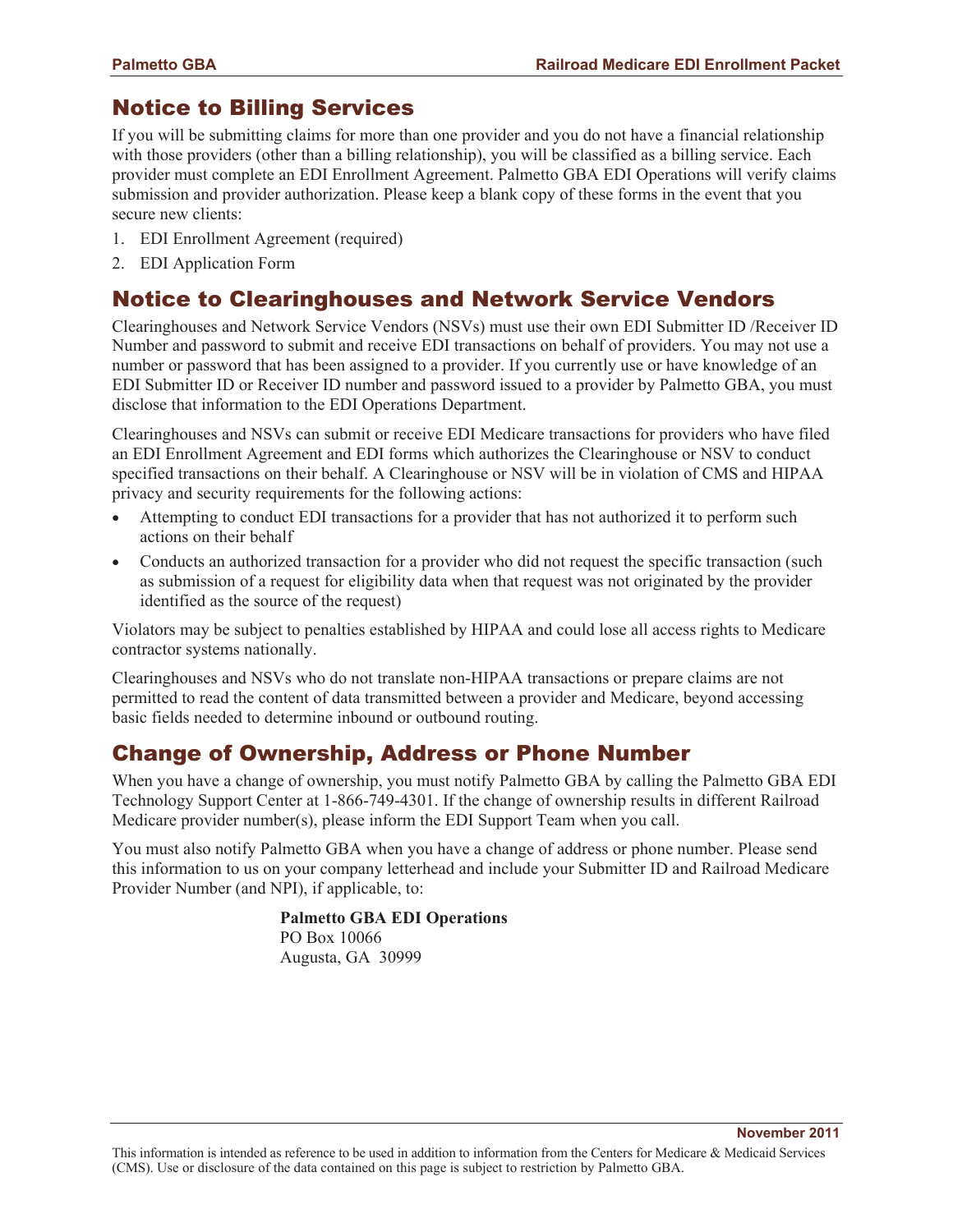## EDI APPLICATION FORM INSTRUCTIONS

The purpose of the **Railroad Medicare EDI Application Form** is to enroll providers, software vendors, clearinghouses and billing services as electronic submitters and recipients of electronic claims data. **It is important that instructions are followed and that all required information for the services you are requesting is completed. Incomplete forms will be returned to the applicant, thus delaying processing.**

**Please retain a copy of this completed form for your records.** You must submit a completed EDI Application Form when submitting additional EDI forms.

Providers are not permitted to share their personal EDI access number (Submitter ID) or their password to:

- Any billing agent, clearinghouse/network service vendor
- To anyone on their own staff who does not need to see the data for completion of a valid electronic claim, to process a remittance advice for a claim, to verify beneficiary eligibility or to determine the status of a claim
- Any non-staff individual or entity

The EDI Submitter ID and password act as an electronic signature, therefore the provider would be liable if any entity performed an illegal action while using that EDI Submitter ID and password. Likewise, a provider's EDI Submitter ID and password is not transferable, meaning that it may not be given to a new owner of the provider's operation. New owners must obtain their own EDI Submitter ID and password.

The field descriptions listed below will aid in completing the form properly.

| <b>Form Field Name</b>   | <b>Instructions for Field Completion</b>                                                             |  |  |  |
|--------------------------|------------------------------------------------------------------------------------------------------|--|--|--|
| <b>Action Requested:</b> | Indicate the action to be taken on the application form.                                             |  |  |  |
| Add New EDI              | • If you need to add additional providers to an existing Submitter ID, check                         |  |  |  |
| Provider(s)              | <b>Add New EDI Provider(s).</b>                                                                      |  |  |  |
| Change/Update            | If you request to change/ update information about the Submitter, check<br>$\bullet$                 |  |  |  |
| <b>Delete</b>            | Change/Update and be sure to include your current Submitter ID.                                      |  |  |  |
| Apply for New            | If you request to delete a provider(s), check <b>Delete</b> and be sure to include your<br>$\bullet$ |  |  |  |
| Submitter ID             | submitter ID.                                                                                        |  |  |  |
|                          | If you are a new applicant, check Apply for New Submitter ID.                                        |  |  |  |
|                          | • If you are a new applicant, check Apply for New Receiver ID.                                       |  |  |  |
| <b>Date</b>              | Enter today's date.                                                                                  |  |  |  |
| <b>Submitter ID</b>      | The submitter ID is used by the submitter to communicate with Palmetto GBA                           |  |  |  |
|                          | electronically. For new applicants, this field should be left blank, as Palmetto                     |  |  |  |
|                          | GBA will assign this ID. For changes or additions, enter the Submitter ID to                         |  |  |  |
|                          | which the change/additions should be applied.                                                        |  |  |  |
| <b>ERN Receiver ID</b>   | The ERN Receiver ID is used to download electronic remittances. For new                              |  |  |  |
|                          | applicants, this field should be left blank, as Palmetto GBA will assign this ID.                    |  |  |  |
|                          | For changes or additions, enter the ERN Receiver ID to which the                                     |  |  |  |
|                          | change/additions should be applied.                                                                  |  |  |  |
| <b>Submitter Name</b>    | Enter the name of the entity (provider, software vendor, billing service or                          |  |  |  |
|                          | clearinghouse) that will actually be communicating electronically with Palmetto                      |  |  |  |
|                          | GBA.                                                                                                 |  |  |  |
| <b>Owner Name</b>        | Enter the name of the individual(s) who owns the entity listed above.                                |  |  |  |
| <b>Type of Submitter</b> | Check the appropriate box.                                                                           |  |  |  |
| <b>Contact Person</b>    | The name of the submitter's primary EDI contact. This is the person Palmetto                         |  |  |  |
|                          | GBA will contact if there are questions regarding the application or future                          |  |  |  |
|                          | questions about their communications.                                                                |  |  |  |
| <b>Phone</b>             | The area code and phone number of the Contact Person listed.                                         |  |  |  |
| Fax                      | The Fax number of the Contact Person listed.                                                         |  |  |  |

#### **EDI Application Form November 2011**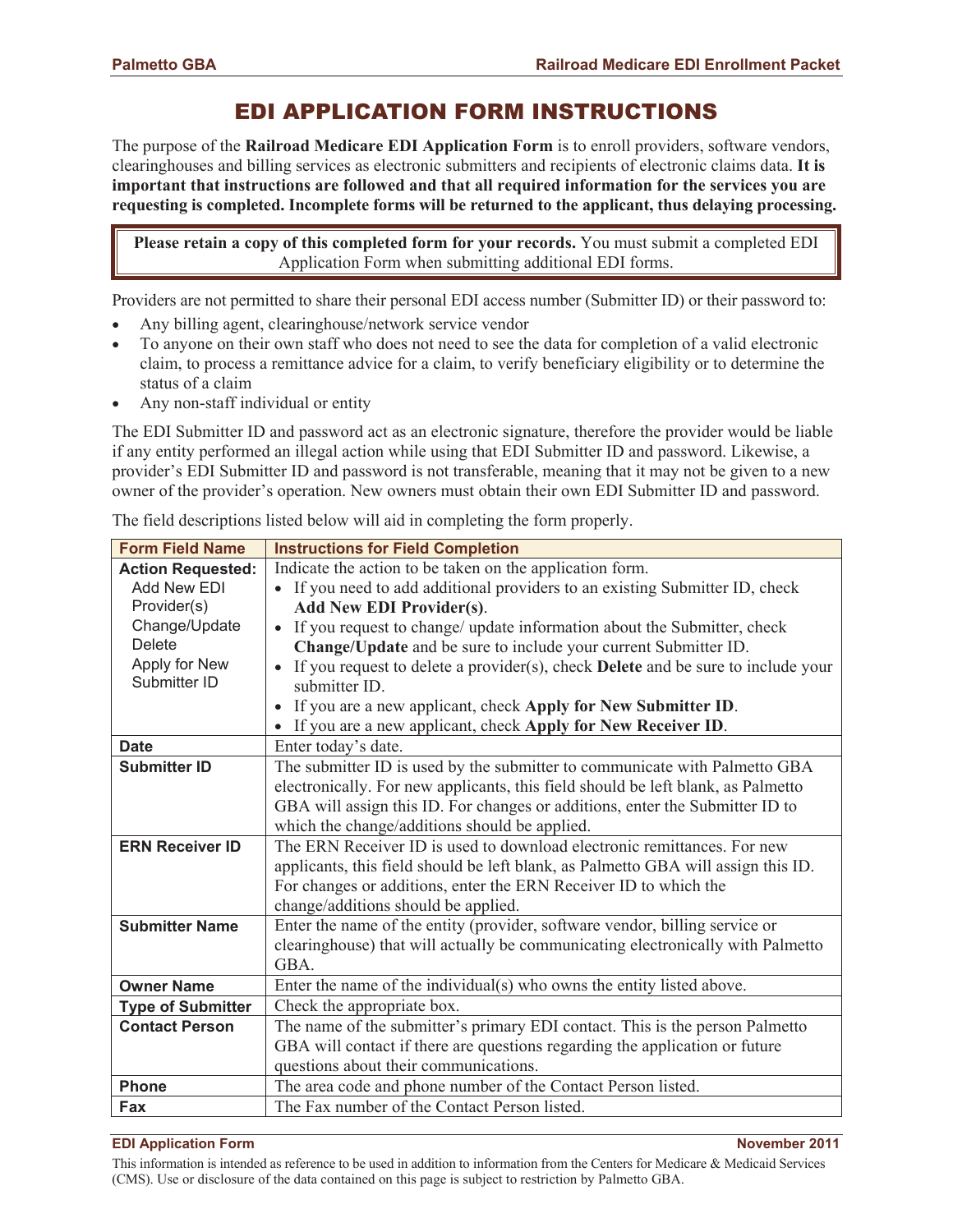| <b>Form Field Name</b>                | <b>Instructions for Field Completion</b>                                                                              |  |  |  |
|---------------------------------------|-----------------------------------------------------------------------------------------------------------------------|--|--|--|
| <b>Address</b>                        | The mailing address of the submitter.                                                                                 |  |  |  |
| City, State, ZIP                      | The city, state, and ZIP code of the submitter.                                                                       |  |  |  |
| <b>E-mail Address</b>                 | The Contact Person's e-mail address. Note: This will be the primary method                                            |  |  |  |
|                                       | of communication. This e-mail address will also receive EDI Tracking                                                  |  |  |  |
|                                       | Numbers used to monitor the processing status of your EDI forms.                                                      |  |  |  |
| <b>Claim Submission</b>               | There are three available modes of communication that can be used for claim                                           |  |  |  |
| <b>Mode of</b>                        | submission: Check only one.                                                                                           |  |  |  |
| <b>Communication</b>                  | <b>GPNet:</b> Asynchronous communication with the Gateway                                                             |  |  |  |
|                                       | <b>Connect Direct - NDM: Network Data Mover</b>                                                                       |  |  |  |
|                                       | Dial-up FTP: File transfer protocol transmission via GPNet-not Internet                                               |  |  |  |
| <b>Report/Electronic</b>              | Check only one mode of communication that will be used.                                                               |  |  |  |
| <b>Remittance</b>                     | • GPNet Asynchronous should be checked for asynchronous communication                                                 |  |  |  |
| <b>Retrieval Mode of</b>              | with Palmetto GBA's GPNet.                                                                                            |  |  |  |
| <b>Communication</b>                  | • CONNECT: Direct (NDM) should be checked for report retrieval via GPNet.                                             |  |  |  |
|                                       | Dial-up FTP should be checked for file transfer protocol report retrieval via                                         |  |  |  |
|                                       | GPNet.                                                                                                                |  |  |  |
| <b>Request</b>                        | Check the format in which you will receive GPNet Claim Acceptance                                                     |  |  |  |
| <b>Response Format</b>                | Responses.                                                                                                            |  |  |  |
| <b>Data Compression</b>               | To receive files compressed for faster transmission, indicate which data                                              |  |  |  |
|                                       | compression utility you support.                                                                                      |  |  |  |
| <b>Name of Software</b>               | Indicate the name of the software vendor you are using, if applicable.                                                |  |  |  |
| Vendor                                |                                                                                                                       |  |  |  |
| <b>Vendor ID</b>                      | Enter the Vendor ID assigned by Railroad Medicare, if applicable.                                                     |  |  |  |
|                                       | <b>Provider For Whom Submitter Will Be Transmitting</b>                                                               |  |  |  |
| <b>Provider Name</b>                  | List the provider whose bills will be submitted by the submitter named above.                                         |  |  |  |
| <b>Provider E-mail</b>                | Indicate the e-mail address for the provider listed above. This e-mail address will be                                |  |  |  |
| <b>Address</b>                        | the primary source of communications regarding approval of changes to their EDI                                       |  |  |  |
|                                       | options.                                                                                                              |  |  |  |
| <b>Railroad Medicare</b>              | List the provider whose bills will be submitted by the submitter named above.                                         |  |  |  |
| <b>Provider Number</b>                |                                                                                                                       |  |  |  |
| <b>NPI</b>                            | Include the National Provider Identifier (NPI).                                                                       |  |  |  |
| <b>Enrollment</b><br><b>Attached?</b> | Indicate "Y" for Yes or "N" for No. A properly executed 3-page EDI                                                    |  |  |  |
|                                       | Enrollment Agreement must be attached for the provider listed. Palmetto GBA                                           |  |  |  |
|                                       | will not activate a submitter ID for any provider without a properly                                                  |  |  |  |
|                                       | executed EDI Enrollment Agreement.                                                                                    |  |  |  |
| <b>Submit Claims</b>                  | Check this box if the application is for the submitter to submit claims                                               |  |  |  |
|                                       | electronically for this provider.<br>Check this box if the submitter wishes to receive Electronic Remittances for the |  |  |  |
| <b>Receive</b><br><b>Electronic</b>   |                                                                                                                       |  |  |  |
| <b>Remittances</b>                    | provider indicated. If this box is unchecked, the provider will be mailed                                             |  |  |  |
|                                       | hardcopy remittances.                                                                                                 |  |  |  |
| <b>Receive Reports:</b>               | Check this box if the submitter wants to receive response reports electronically for<br>the provider indicated.       |  |  |  |
|                                       |                                                                                                                       |  |  |  |

Once you have completed the application form, **please retain a copy for your records** and mail the original to the address listed below. Your Submitter ID and software (if applicable) will be mailed within 20 business days of receipt of completed forms.

#### Submit completed form to: **Palmetto GBA EDI Operations**

PO Box 10066 Augusta, GA 30999-0001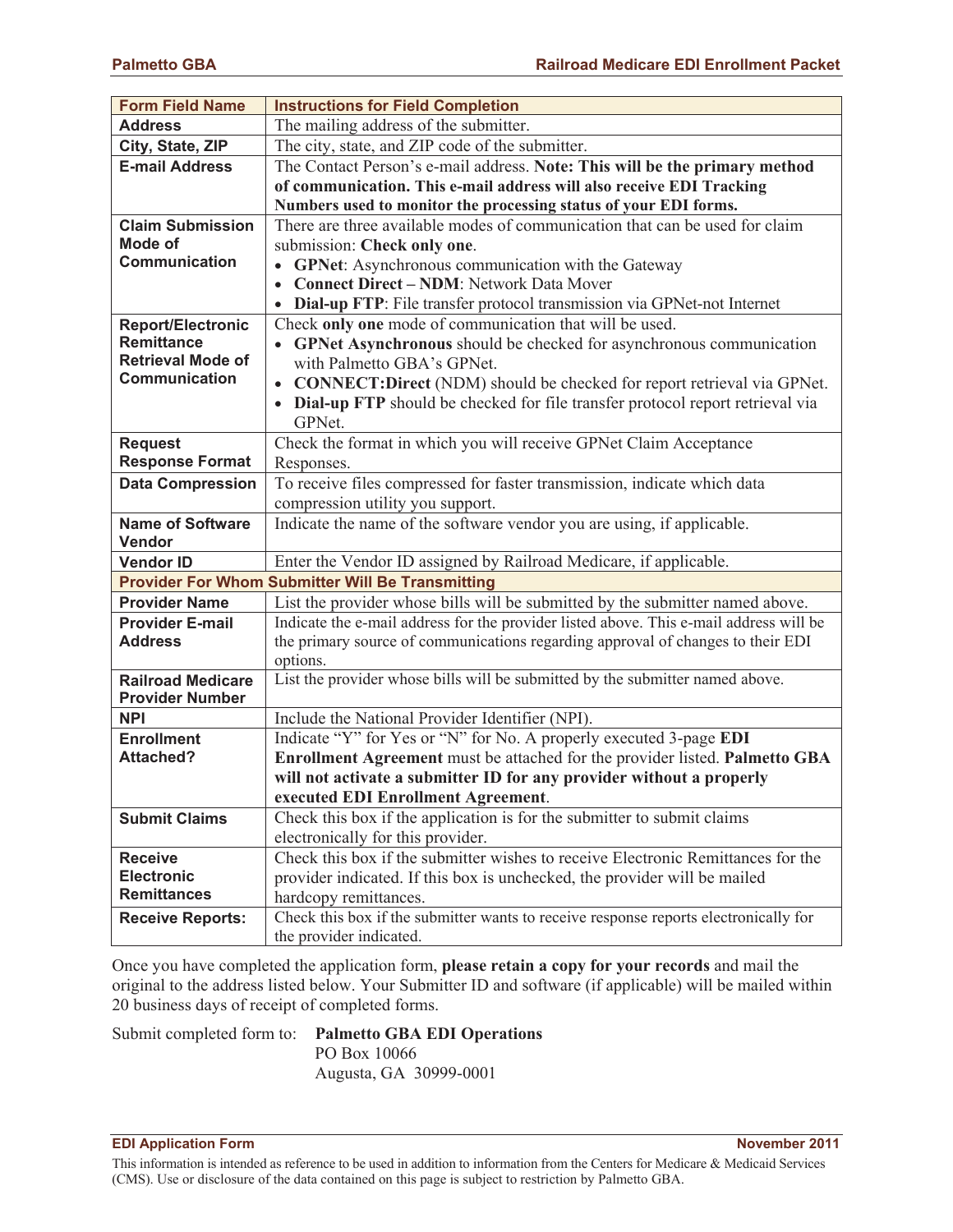| Palmetto GBA.<br><b>PARTNERS IN EXCELLENCE</b>                                                                 | <b>Railroad Medicare</b><br><b>Electronic Data Interchange Application</b>              |  |  |  |  |  |
|----------------------------------------------------------------------------------------------------------------|-----------------------------------------------------------------------------------------|--|--|--|--|--|
| Action Requested: X Add New EDI Provider(s)<br>Apply for New Submitter ID                                      | $\Box$ Delete<br>□ Change/Update<br><b>Apply for New Receiver ID</b>                    |  |  |  |  |  |
|                                                                                                                | Date: <u>____________</u>                                                               |  |  |  |  |  |
| Submitter ID: S00532                                                                                           | <b>ERN Receiver ID: ER0073</b>                                                          |  |  |  |  |  |
| Submitter Name: Availity LLC                                                                                   |                                                                                         |  |  |  |  |  |
| <b>Owner Name: Lloyd Beesing</b>                                                                               |                                                                                         |  |  |  |  |  |
| Type of Submitter: □ Software Vendor □ Billing Service                                                         | $\Box$ Provider<br><b>⊠</b> Clearinghouse                                               |  |  |  |  |  |
| Contact Person: 2008 2009 2009 2009 2009 2010 2021 2022 2023 2024 2022 2023 2024 2022 2023 2024 2025 2026 2027 |                                                                                         |  |  |  |  |  |
| <b>Phone:</b><br><u> 1990 - Johann Barbara, martin amerikan basar da</u>                                       |                                                                                         |  |  |  |  |  |
| Address: P.O. Box 550857                                                                                       |                                                                                         |  |  |  |  |  |
|                                                                                                                |                                                                                         |  |  |  |  |  |
| city: Jacksonville                                                                                             | <u>xip:</u> 32255-0857                                                                  |  |  |  |  |  |
| <b>E-mail Address*:</b>                                                                                        |                                                                                         |  |  |  |  |  |
| *Note: E-mail will be the primary method of communication.                                                     |                                                                                         |  |  |  |  |  |
| <b>Claim Submission</b><br><b>Mode of Communication:</b><br><b>⊠</b> Connect Direct: (NDM)                     | <b>Dial-up FTP</b><br><b>GPNet Asynchronous</b>                                         |  |  |  |  |  |
| <b>Report/Electronic Remittance Mode</b>                                                                       | <b>Dial-up FTP</b><br><b>GPNet Asynchronous</b>                                         |  |  |  |  |  |
| of Communication:<br>Connect Direct: (NDM)                                                                     |                                                                                         |  |  |  |  |  |
| <b>Request Response Format:</b><br>$\mathsf{R}$ File<br><b>Data Compression:</b><br><b>E</b> PKZIP             | $\Box$ Report<br><b>UNIX-Compress</b>                                                   |  |  |  |  |  |
| <b>Name of Software Vendor:</b>                                                                                |                                                                                         |  |  |  |  |  |
|                                                                                                                |                                                                                         |  |  |  |  |  |
| Vendor ID (if applicable):                                                                                     |                                                                                         |  |  |  |  |  |
| Provider For Whom Submitter Will Be Transmitting:                                                              |                                                                                         |  |  |  |  |  |
| <b>Provider Name:</b>                                                                                          |                                                                                         |  |  |  |  |  |
| <b>Provider E-mail Address:</b>                                                                                |                                                                                         |  |  |  |  |  |
| <b>Railroad Medicare</b><br><b>Provider Number:</b>                                                            | NPI:                                                                                    |  |  |  |  |  |
| <b>Enrollment Attached?</b><br>$\Box$ Yes $\boxtimes$ No                                                       |                                                                                         |  |  |  |  |  |
| $\boxtimes$ Submit Claims<br>Receive Electronic Remittances                                                    | <b>⊠ Receive Reports</b>                                                                |  |  |  |  |  |
|                                                                                                                |                                                                                         |  |  |  |  |  |
| Completed forms must be mailed to us at the following address:                                                 |                                                                                         |  |  |  |  |  |
| Palmetto GBA EDI Operations<br>PO Box 10066                                                                    |                                                                                         |  |  |  |  |  |
| Augusta, GA 30999-0001                                                                                         |                                                                                         |  |  |  |  |  |
|                                                                                                                | Please retain a copy for your records. You must submit a completed EDI Application Form |  |  |  |  |  |

when submitting additional EDI forms.

#### **EDI Application Form November 2011**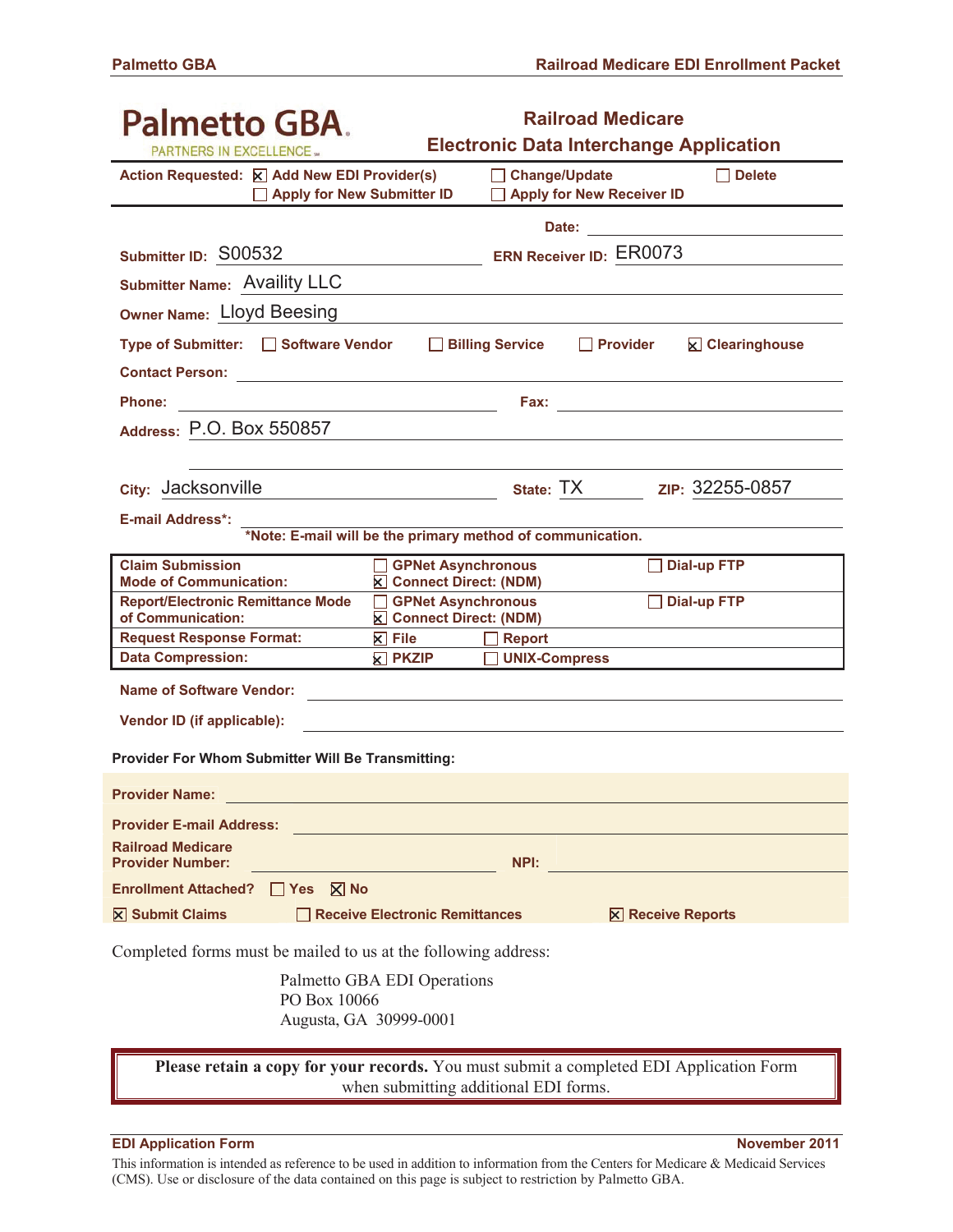# EDI ENROLLMENT AGREEMENT INSTRUCTIONS

The Railroad EDI Enrollment Form (commonly referred to as the EDI Agreement) should be submitted when enrolling for electronic billing. It should be reviewed and signed by the provider, administrator or legal representative to ensure each provider is knowledgeable of the enrollment request and the associated requirements.

Providers that have contracted with a third party (clearinghouse/network service vendor or a billing agent) are required to have an agreement signed by that third party in which the third party has agreed to meet the same Medicare security and privacy requirements that apply to the provider in regard to the viewing or use of Medicare Beneficiary data. These agreements are not to be submitted to Medicare, but are to be retained by the providers.

Providers are obligated to notify Medicare by letter of:

- Any changes in their billing agent or clearinghouse.
- The effective date of which the provider will discontinue using a specific billing agent or clearinghouse.
- If the provider wants to begin to use additional types of EDI transactions.
- Other changes that might impact their use of EDI.

Providers are not required to notify Medicare if their existing clearinghouse begins to use alternate software, the clearinghouse is responsible for notification in this instance.

Note: The binding information in an EDI Enrollment Form does not expire if the person who signed the form for a provider is no longer employed by the provider.

### General Instructions

- x Please ensure that you include your Railroad **Medicare Railroad Medicare Provider Number** (and National Provider Identifier [NPI]) where requested on the EDI Enrollment Agreement. **Do not** enter your TAX ID Number.
- x If the submitter will be submitting for multiple providers, this form must be completed by *each* provider whose claim data will be submitted.
- The entire form must be read carefully, dated with day, month and year.
- The name of the provider must be printed in the space provided, an authorized officer's name (printed), authorized officer's title and *original* signature.
- x When completed, the properly executed *3-page* **EDI Enrollment Agreement** must be returned *with* the **EDI Application** form to the following address:

Palmetto GBA EDI Operations P O Box 10066 Augusta, GA 30999-0001

Note: If the submitter will be an entity other than the provider, the submitter must complete the Railroad Part B EDI Application form and the provider must complete the EDI Enrollment Agreement. The EDI Application form must be returned with the EDI Enrollment Agreement enclosed for each applicable provider.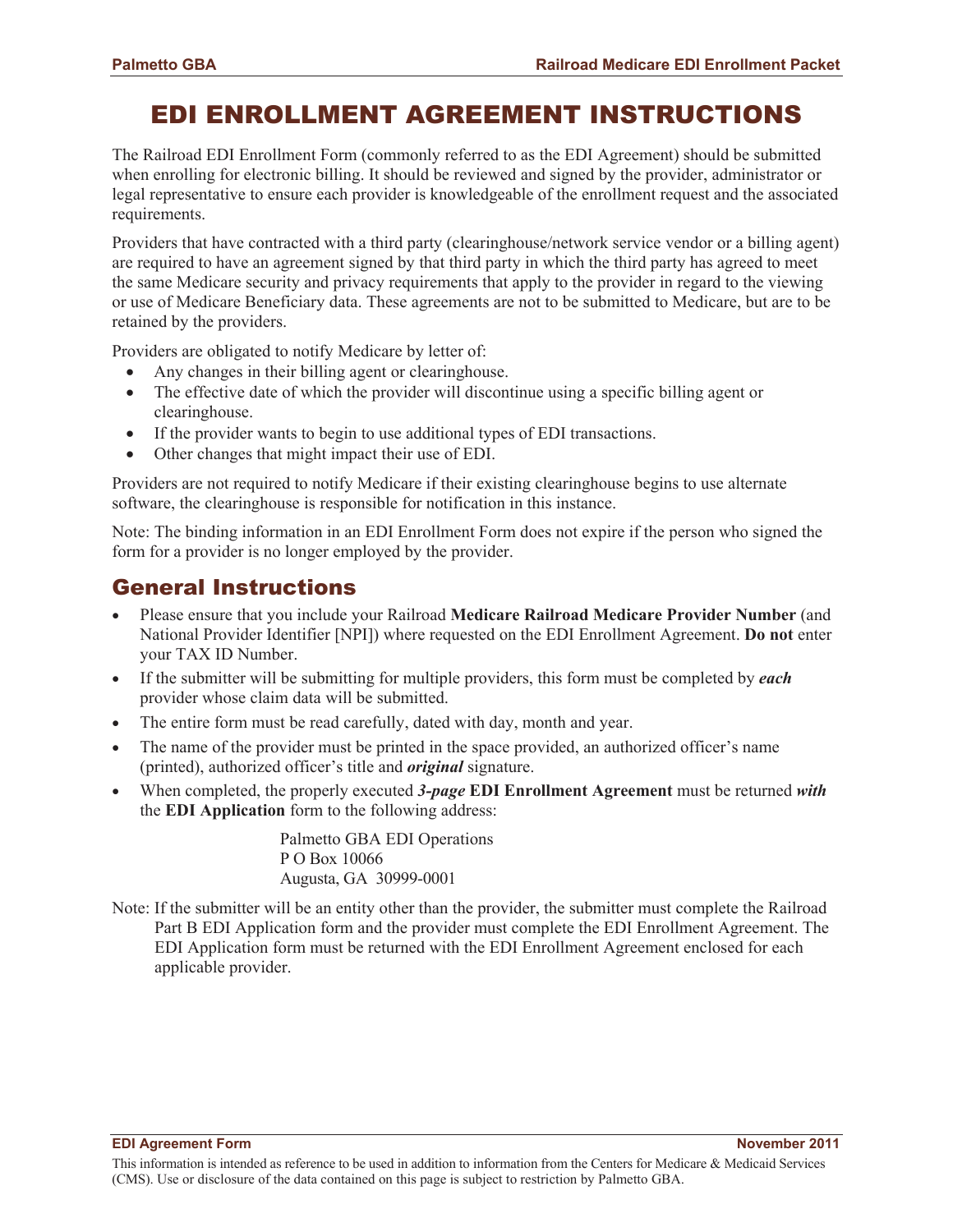### IMPORTANT NOTICE PLEASE READ

**The address shown on the EDI Enrollment Agreement must match the address that was submitted to our Provider Enrollment Department when enrolling for a Railroad Medicare Provider Number. If the address on the completed EDI Enrollment Agreement** *does not* **match, your entire EDI Enrollment Packet will be rejected and notification will be sent to the e-mail address on the EDI Application Form.** 

The **National Provider Identifier (NPI)** must be printed in the space provided on the EDI Enrollment Agreement. If this information is missing, the **EDI Enrollment Agreement will not be processed.**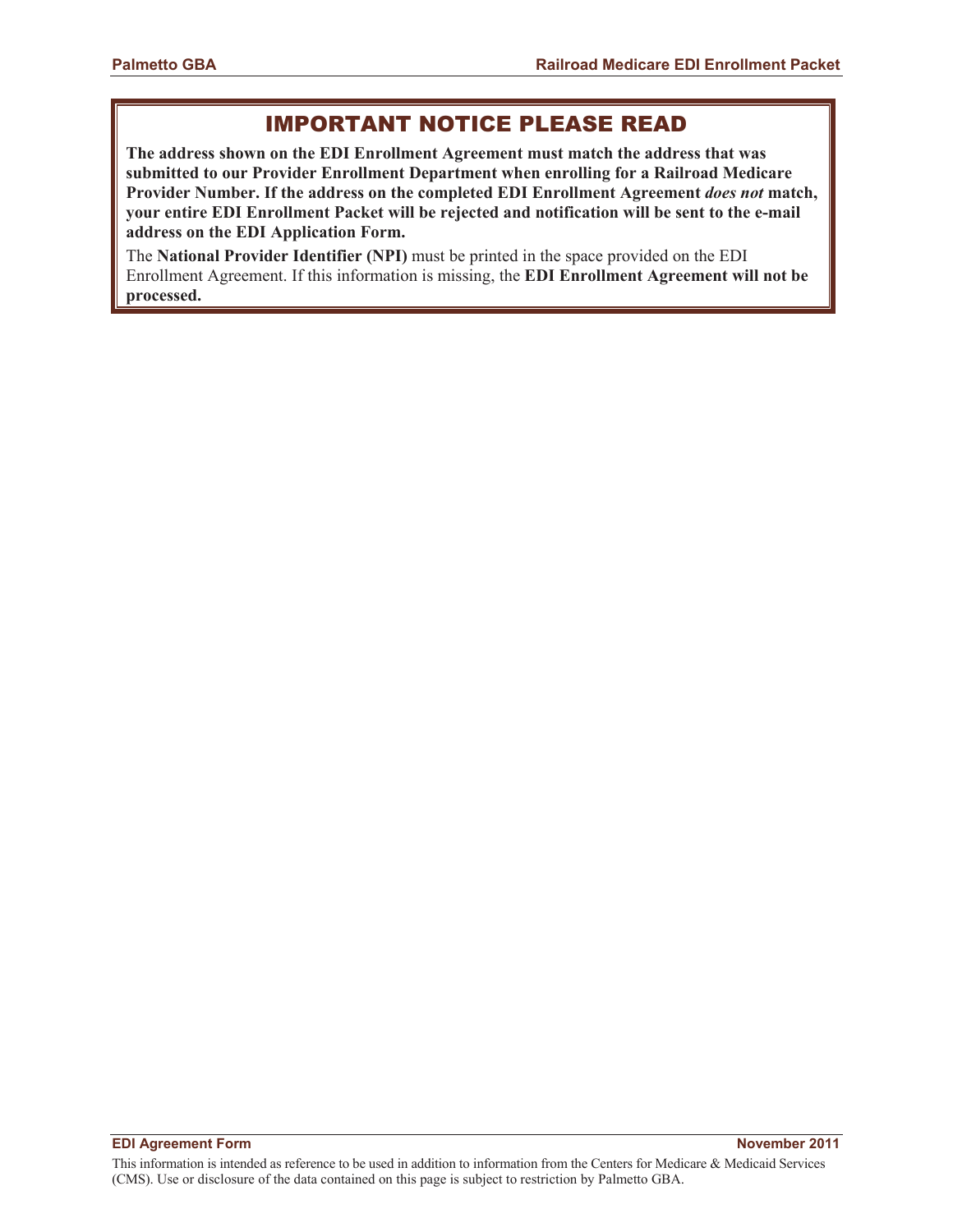# MEDICARE ELECTRONIC DATA INTERCHANGE ENROLLMENT AGREEMENT

#### **A. The provider agrees to the following provisions for submitting Medicare claims electronically to CMS or to CMS' carriers, MACs, or FIs:**

- 1. That it will be responsible for all Medicare claims submitted to CMS or a designated CMS contractor by itself, its employees, or its agents.
- 2. That it will not disclose any information concerning a Medicare beneficiary to any other person or organization, except CMS and/or its carriers, MAC s, FIs, or another contractor if so designated by CMS without the express written permission of the Medicare beneficiary or his/her parent or legal guardian, or where required for the care and treatment of a beneficiary who is unable to provide written consent, or to bill insurance primary or supplementary to Medicare, or as required by State or Federal law.
- 3. That it will submit claims only on behalf of those Medicare beneficiaries who have given their written authorization to do so, and to certify that required beneficiary signatures, or legally authorized signatures on behalf of beneficiaries, are on file.
- 4. That it will ensure that every electronic entry can be readily associated and identified with an original source document. Each source document must reflect the following information:
	- Beneficiary's name
	- Beneficiary's health insurance claim number
	- $\bullet$  Date(s) of service
	- Diagnosis/nature of illness
	- Procedure/service performed
- 5. That the Secretary of Health and Human Services or his/her designee and/or the carrier, MAC FI, or other contractor if designated by CMS has the right to audit and confirm information submitted by the provider and shall have access to all original source documents and medical records related to the provider's submissions, including the beneficiary's authorization and signature. All incorrect payments that are discovered as a result of such an audit shall be adjusted according to the applicable provisions of the Social Security Act, Federal regulations, and CMS guidelines.
- 6. That it will ensure that all claims for Medicare primary payment have been developed for other insurance involvement and that Medicare is the primary payer.
- 7. That it will submit claims that are accurate, complete, and truthful.
- 8. That it will retain all original source documentation and medical records pertaining to any such particular Medicare claim for a period of at least 6 years, 3 months after the bill is paid.
- 9. That it will affix the CMS-assigned unique identifier number (submitter identifier) of the provider on each claim electronically transmitted to the carrier, MAC, FI, or other contractor if designated by CMS.
- 10. That the CMS-assigned unique identifier number (submitter identifier) or NPI constitutes the provider's legal electronic signature and constitutes an assurance by the provider that services were performed as billed.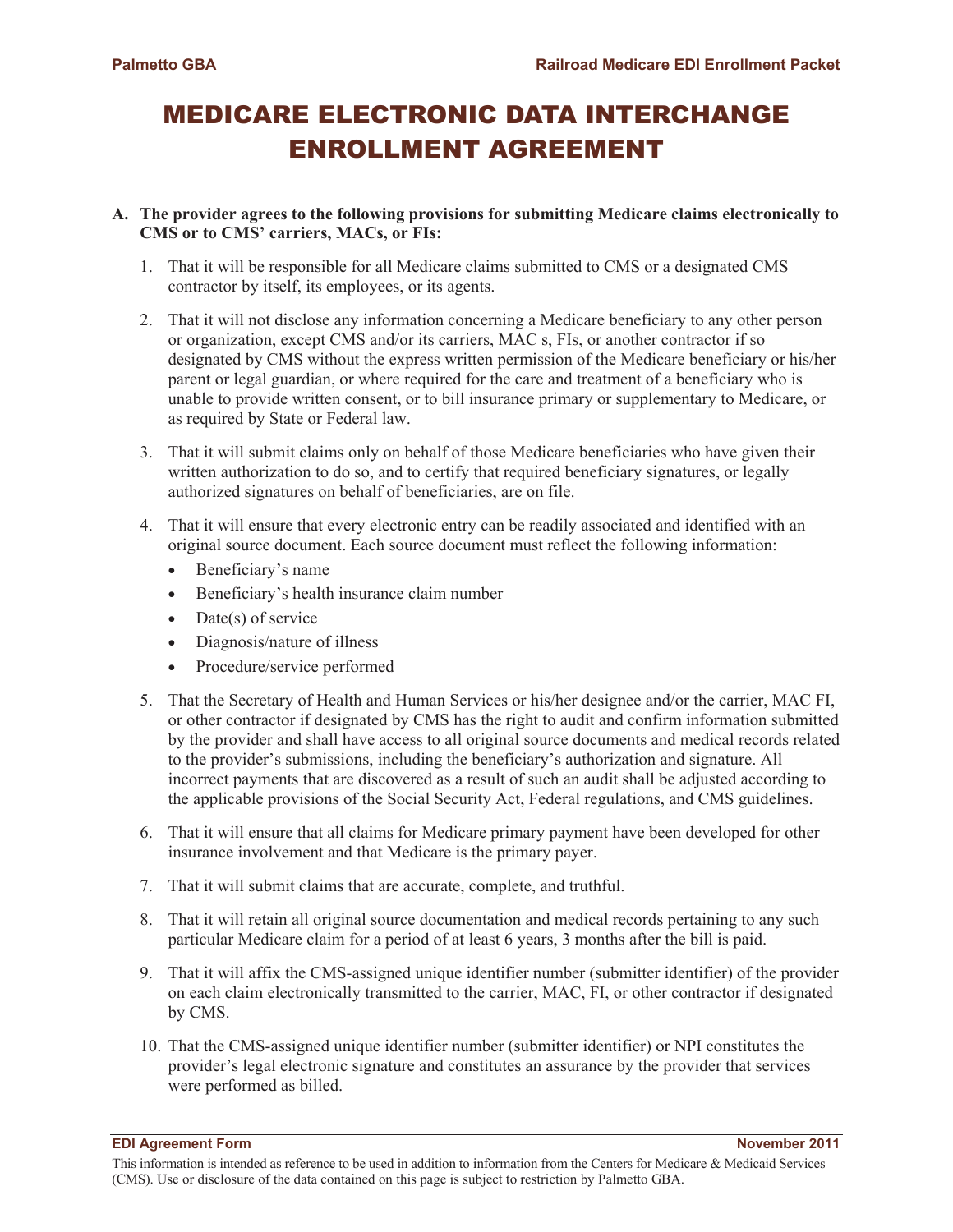- 11. That it will use sufficient security procedures (including compliance with all provisions of the HIPAA security regulations) to ensure that all transmissions of documents are authorized and protect all beneficiary-specific data from improper access.
- 12. That it will acknowledge that all claims will be paid from Federal funds, that the submission of such claims is a claim for payment under the Medicare program, and that anyone who misrepresents or falsifies or causes to be misrepresented or falsified any record or other information relating to that claim that is required pursuant to this agreement may, upon conviction, be subject to a fine and/or imprisonment under applicable Federal law.
- 13. That it will establish and maintain procedures and controls so that information concerning Medicare beneficiaries, or any information obtained from CMS or its carrier, MAC, FI, or other contractor if designated by CMS shall not be used by agents, officers, or employees of the billing service except as provided by the carrier, MAC, or FI (in accordance with §1106(a) of Social Security Act (the Act).
- 14. That it will research and correct claim discrepancies.
- 15. That it will notify the carrier, MAC, FI, or other contractor if designated by CMS within 2 business days if any transmitted data are received in an unintelligible or garbled form.

#### **B. The Centers for Medicare & Medicaid Services (CMS) agrees to:**

- 1. Transmit to the provider an acknowledgment of claim receipt.
- 2. Affix the FI/carrier/ MAC or other contractor if designated by CMS number, as its electronic signature, on each remittance advice sent to the provider.
- 3. Ensure that payments to providers are timely in accordance with CMS' policies.
- 4. Ensure that no carrier, MAC, FI, or other contractor if designated by CMS may require the provider to purchase any or all electronic services from the carrier, MAC, or FI or from any subsidiary of the carrier, MAC, FI, other contractor if designated by CMS, or from any company for which the carrier, MAC, or FI has an interest. The carrier, MAC, FI, or other contractor if designated by CMS will make alternative means available to any electronic biller to obtain such services.
- 5. Ensure that all Medicare electronic billers have equal access to any services that CMS requires Medicare carriers, MACs, FIs, or other contractors if designated by CMS to make available to providers or their billing services, regardless of the electronic billing technique or service they choose. Equal access will be granted to any services the carrier, MAC, FI, or other contractor if designated by CMS sells directly, or indirectly, or by arrangement.
- 6. Notify the provider within 2 business days if any transmitted data are received in an unintelligible or garbled form.

**NOTE:** Federal law shall govern both the interpretation of this document and the appropriate jurisdiction and venue for appealing any final decision made by CMS under this document.

This document shall become effective when signed by the provider. The responsibilities and obligations contained in this document will remain in effect as long as Medicare claims are submitted to the carrier, MAC, FI, or other contractor if designated by CMS. Either party may terminate this arrangement by giving the other party thirty (30) days written notice of its intent to terminate. In the event that the notice is mailed, the written notice of termination shall be deemed to have been given upon the date of mailing, as established by the postmark or other appropriate evidence of transmittal.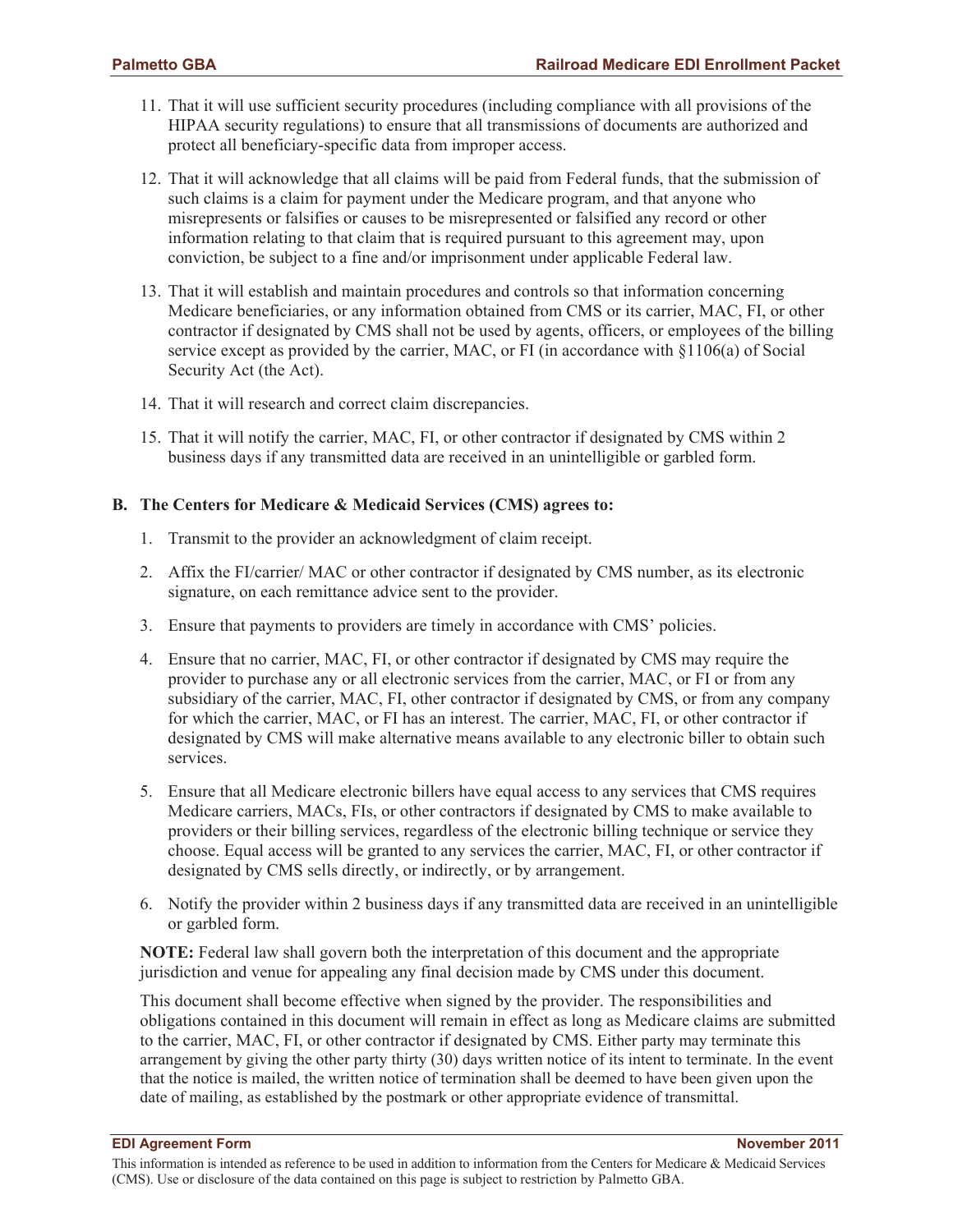#### **C. Signature**

I am authorized to sign this document on behalf of the indicated party and I have read and agree to the foregoing provisions and acknowledge same by signing below.

|  | <u> 1999 - Jan James James James James James James James James James James James James James James James James Ja</u> |  |  |  |
|--|-----------------------------------------------------------------------------------------------------------------------|--|--|--|
|  |                                                                                                                       |  |  |  |
|  | Phone:                                                                                                                |  |  |  |
|  | Authorized Signature:                                                                                                 |  |  |  |
|  | By (Print Name):                                                                                                      |  |  |  |
|  | Title:                                                                                                                |  |  |  |
|  |                                                                                                                       |  |  |  |
|  |                                                                                                                       |  |  |  |

Complete ALL fields above and mail entire agreement (three pages) with *original* signature and *with* a copy of the **EDI Application form** to:

> Palmetto GBA EDI Operations P O Box 10066 Augusta, GA 30999-0001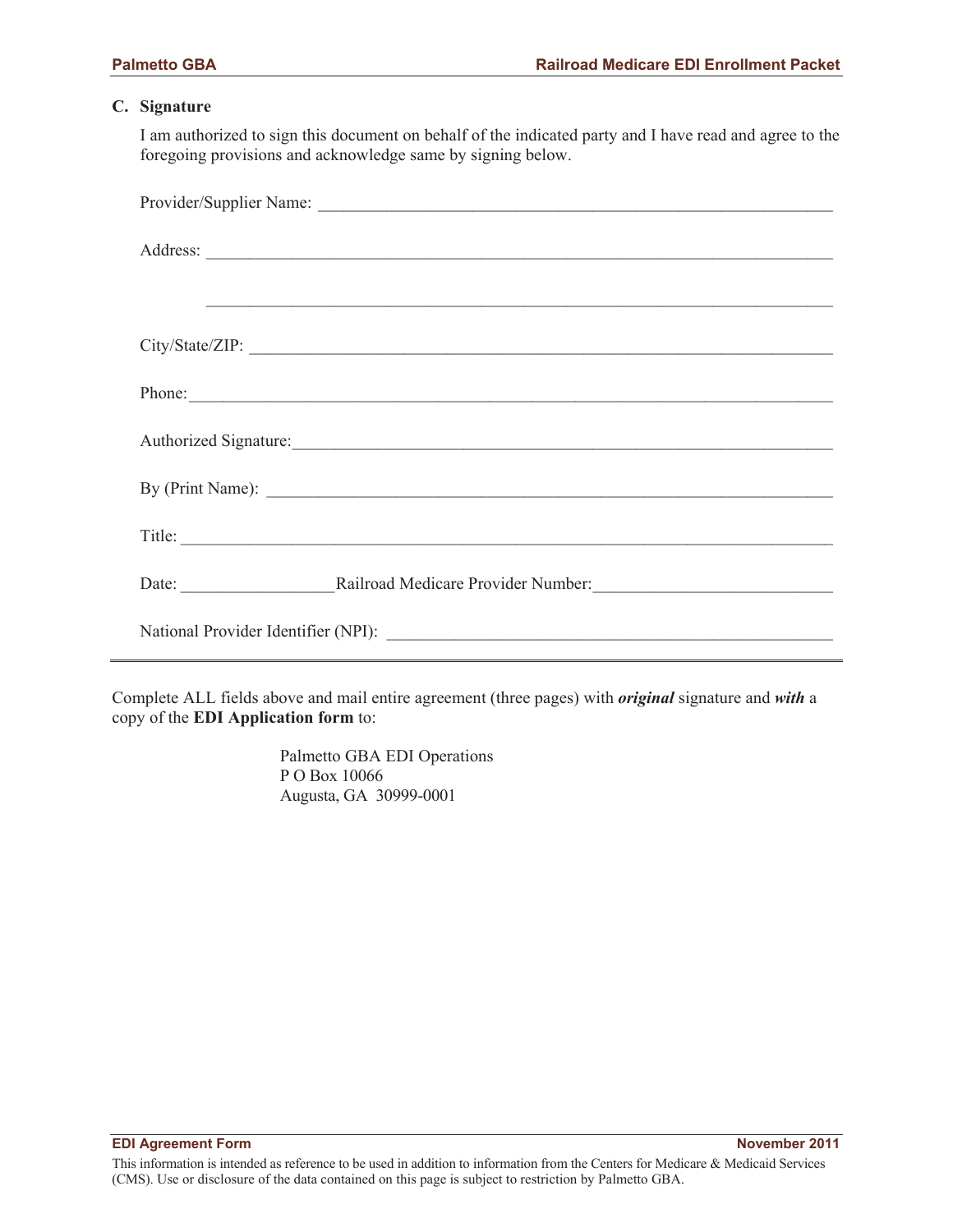# Provider Authorization Form Instructions

The purpose of the form is to authorize a clearinghouse and/or billing service as an electronic submitter and recipient of electronic claims data. It is important that instructions are followed and that all required information is completed. This form is to be completed and signed by the provider. Forms completed and signed by a vendor, billing service or clearinghouse for a provider will not be processed. Incomplete forms will be returned to the applicant, thus delaying processing.

**Please retain a copy of this completed form for your records.**  You must submit a completed EDI Application Form when submitting this form. The Provider Authorization form must be completed and signed by the Provider.

| <b>Form Field Name</b>   | <b>Instructions for Field Completion</b>                                     |  |  |  |
|--------------------------|------------------------------------------------------------------------------|--|--|--|
| <b>Action Requested</b>  | Indicate the type of service(s) you are authorizing the Submitter to access. |  |  |  |
|                          | Check all that apply.                                                        |  |  |  |
| <b>Provider Name</b>     | List the provider name for which this Provider Authorization Form is being   |  |  |  |
|                          | completed. This name must match the name submitted on the CMS 855            |  |  |  |
|                          | Medicare Enrollment Application.                                             |  |  |  |
| <b>Provider E-mail</b>   | The e-mail address of the provider to receive EDI notifications.             |  |  |  |
| <b>Address</b>           |                                                                              |  |  |  |
| <b>Railroad Medicare</b> | List the provider PTAN whose Medicare claims, electronic remittances or      |  |  |  |
| <b>Provider Number</b>   | response reports will be accessed by the submitter listed on the EDI         |  |  |  |
|                          | Application.                                                                 |  |  |  |
| <b>NPI</b>               | Indicate the National Provider Identifier (NPI).                             |  |  |  |
| Name/Title               | The name and title of the person Palmetto GBA will contact if there are      |  |  |  |
|                          | questions regarding this Authorization Form.                                 |  |  |  |
| <b>Address</b>           | The mailing and/or the physical address of the provider. (Only one valid     |  |  |  |
|                          | address has to be submitted.)                                                |  |  |  |
| City, State, ZIP         | The city, state and ZIP code of the provider.                                |  |  |  |
| <b>Phone Number</b>      | The area code and phone number of the Contact Person listed.                 |  |  |  |
| <b>Submitter's Name</b>  | The name of the Submitter you are authorizing for the above services.        |  |  |  |
| <b>Signature</b>         | The signature of the listed provider's authorized contact.                   |  |  |  |
| <b>Date</b>              | The date the form was signed.                                                |  |  |  |

The field descriptions listed below will aid in completing the notice properly.